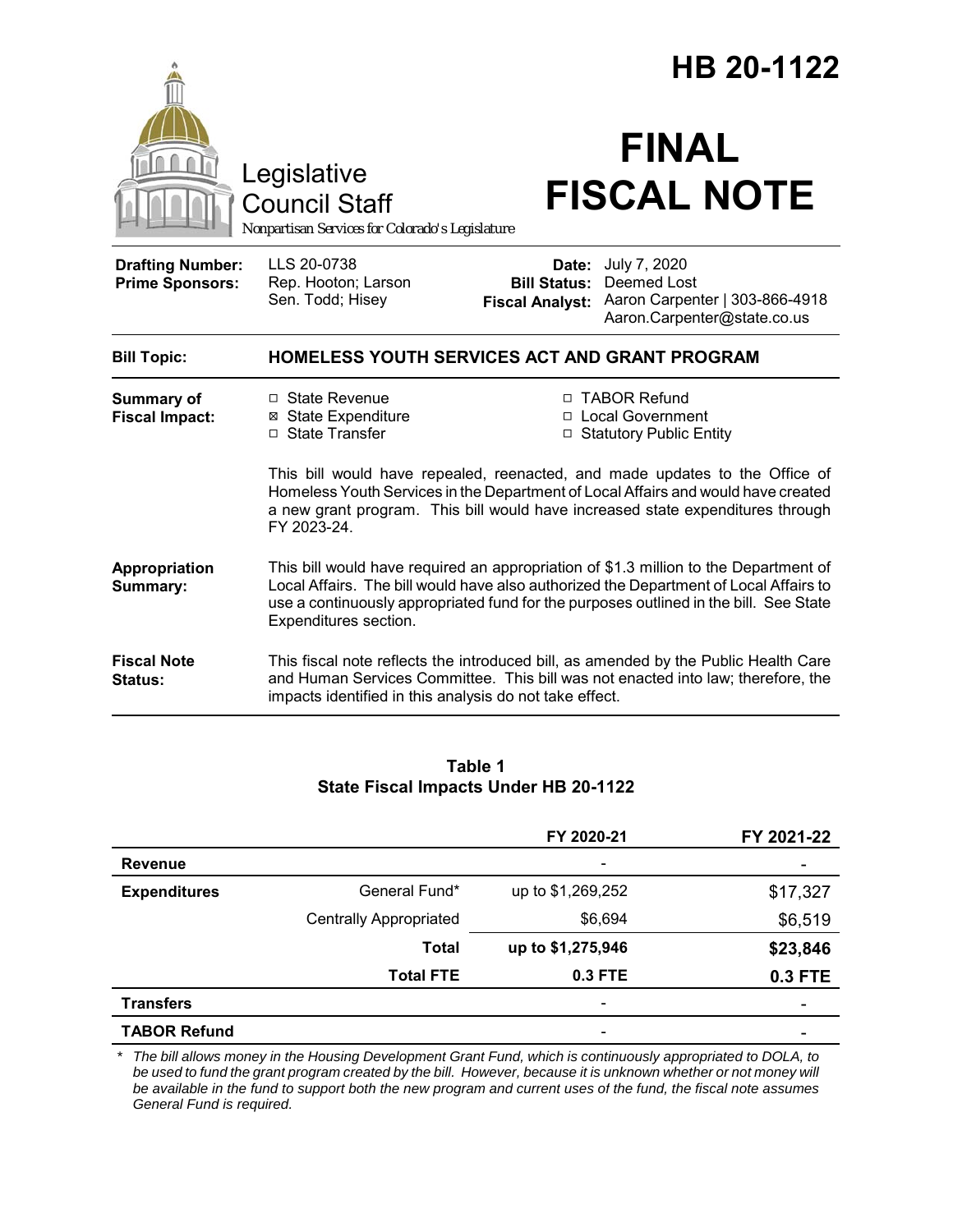July 7, 2020

# **Summary of Legislation**

This bill repeals, reenacts, and makes updates to the Office of Homeless Youth Services in the Department of Local Affairs (DOLA). In addition, the bill creates a new grant program to award up five grants of \$250,000 each to existing organizations that provide a variety of services to homeless youth as outlined in the bill. Grants must be rewarded by January 1, 2021. The bill allows DOLA to use money in the existing Housing Development Grant Fund to support the new grant program. The Housing Development Grant Fund is continuously appropriated to DOLA and is used to support a range of existing affordable housing initiatives. DOLA is required to submit a report to the General Assembly by March 1, 2023, summarizing the status of youth experiencing or at risk of experiencing homelessness and the impact of the grant program. The grant program is repealed on July 1, 2023.

## **State Expenditures**

This bill increases expenditures in DOLA by up to \$1.3 million and 0.3 FTE in FY 2020-21 and by \$35,498 and 0.3 FTE in FY 2021-22 as shown in Table 2 and discussed below. It is assumed that these expenses will be paid from the General Fund. The bill will also increase workload in the Department of Public Health and Environment.

|                                    |                   | FY 2020-21        | FY 2021-22               |
|------------------------------------|-------------------|-------------------|--------------------------|
| <b>Department of Local Affairs</b> |                   |                   |                          |
| <b>Personal Services</b>           |                   | \$19,252          | \$28,879                 |
| <b>Grant Rewards</b>               | up to \$1,250,000 |                   | $\overline{\phantom{a}}$ |
| Centrally Appropriated Costs*      |                   | \$6,694           | \$6,619                  |
| FTE - Personal Services            |                   | $0.3$ FTE         | $0.3$ FTE                |
|                                    | <b>Total Cost</b> | up to \$1,275,946 | \$35,498                 |
|                                    | <b>Total FTE</b>  | $0.3$ FTE         | $0.3$ FTE                |

#### **Table 2 Expenditures Under HB 2020-1122**

*\* Centrally appropriated costs are not included in the bill's appropriation.*

**Department of Local Affairs.** Starting in FY 2020-21, DOLA requires 0.3 FTE to promulgate rules for the program, review applications, award grants, oversee the program, and report to the General Assembly. Costs for FY 2020-21 are prorated for the General Fund paydate shift and an August 1, start date, and are based on the costs of awarding the grants described below.

*Grant awards.*In FY 2020-21, expenditures in DOLA will increase by up to \$1.25 million to award up to five grants of \$250,000 each. The actual grant amount awarded will depend on the amount of money appropriated to the grant program. It is assumed that grants awarded in FY 2020-21 will be used by recipients across multiple years through the program's repeal on July 1, 2023.